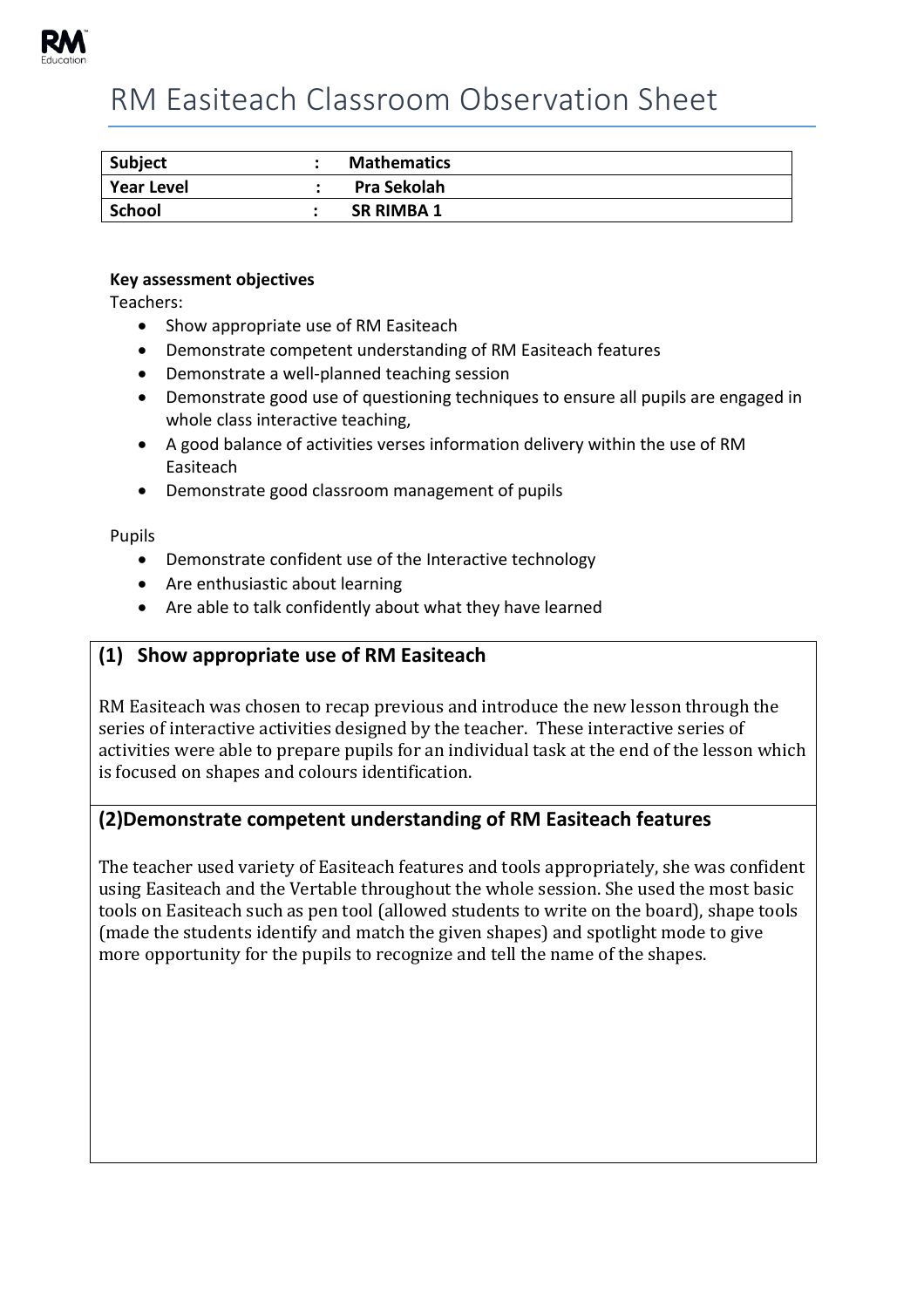

# **(3) Demonstrate a well-planned teaching session**

The lesson plan contained details of the activity. The teacher started the lesson with a video (allowing students to watch a



short film focused on



shapes and colours) then scaffold the content of the film through the questions asked as well as images shown on the screen. The designed and content of the activities were simple and appropriate with the pupil's level of understanding. The activities allowed students to learn the following skills;

remembering, identifying and classifying the objects according to its shapes and colours. Hence the teacher delivered a well-planned lesson.



# **(4) Demonstrate good use of questioning techniques to ensure all pupils are engaged in whole class interactive teaching.**

The teacher asked simple and specific questions to the pupils. All pupils were amazed every time they go on the board to use the pen. They were all volunteering to go on the board to do the activities.



**(5) A good balance of activities verses information delivery within the RM Easiteach**  *Slides that just deliver information are kept to a minimum. Interactivity score is above 2 on average. 1= info only, 2 = video or similar, 3 = interactive activity.*

All the slides were interactive and on the scale of 3. The students also had to complete a paper task which balanced the work they completed using IWB.